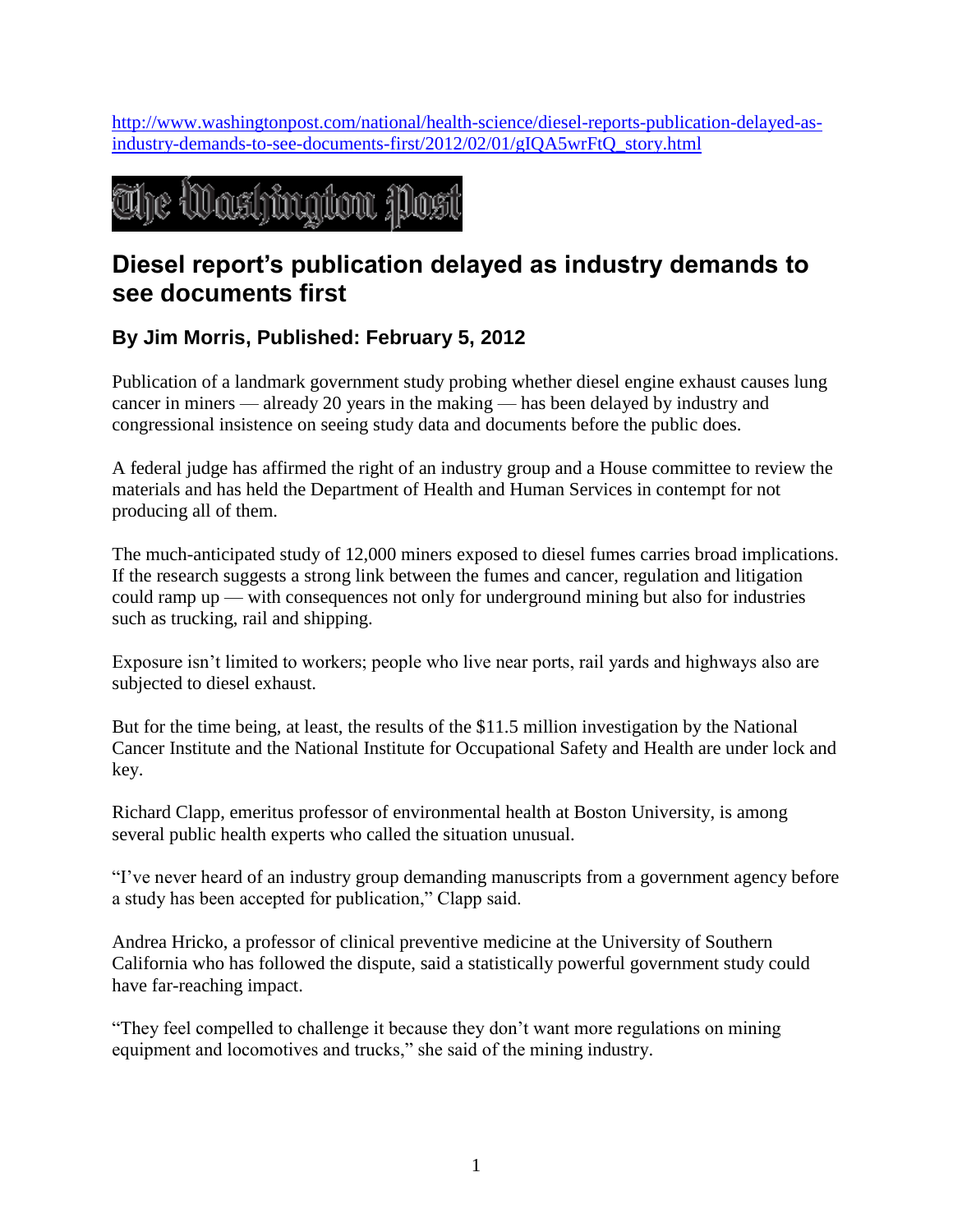Henry Chajet, a lawyer with D.C.-based firm Patton Boggs who represents the Mining Awareness Resource Group (MARG) declined to comment for this report. But in a recent court filing, Chajet and other lawyers for the group wrote that publication of the diesel study, along with government plans to notify its subjects of any health risks, is "likely to spawn public concerns, regulatory actions, and lawsuits, likely based on inaccurate and faulty Study reports."

Republicans on the House Committee on Education and the Workforce have expressed similar worries. But the committee's ranking Democrat is skeptical.

"It's alarming that special interests appear to be trying to derail independent, peer-reviewed science," Rep. George Miller (D-Calif.) said in an e-mailed statement to the Center for Public Integrity. "Politics and profits should never be allowed to meddle with the scientific process, especially when health and safety are at stake."

The panel's chairman said there is no such agenda. "The committee's ongoing interest is to ensure the results of this research are accurate and meet the highest standards of scientific review," Rep. John Kline (R-Minn.) said in a statement.

#### **Long fight over records**

The legal and political tangling over the diesel study began in the mid-1990s, with countless twists and turns since.

Last August, MARG won a contempt order against HHS, parent of the two institutes that conducted the study. The group alleged that the agency had deliberately withheld materials from the House committee. U.S. District Judge Richard Haik, of Lafayette, La., who had earlier granted the right to pre-publication review of the research to the committee and mining companies and their scientists, issued the order.

The Justice Department appealed the contempt order, which required HHS to hand over "all nonconfidential documents, data, draft reports, publications, and draft results" associated with the study and to pay the plaintiffs' court costs and attorneys' fees. The order is stayed while the New Orleans-based U.S. Court of Appeals for the 5th Circuit ponders the matter; a decision is expected soon.

Government researchers have written seven papers on the study, which is noteworthy not only for its large number of subjects but also because of its controls for factors such as cigarette smoking. Four of the papers — describing only the study's methodology — were published in the Annals of Occupational Hygiene in 2010. A fifth, also dealing with technical matters, has been accepted for publication by the same journal. Papers six and seven, which detail the study's results, have been accepted by the Journal of the National Cancer Institute.

None of the last three papers can see the light of day until the legal dispute is resolved.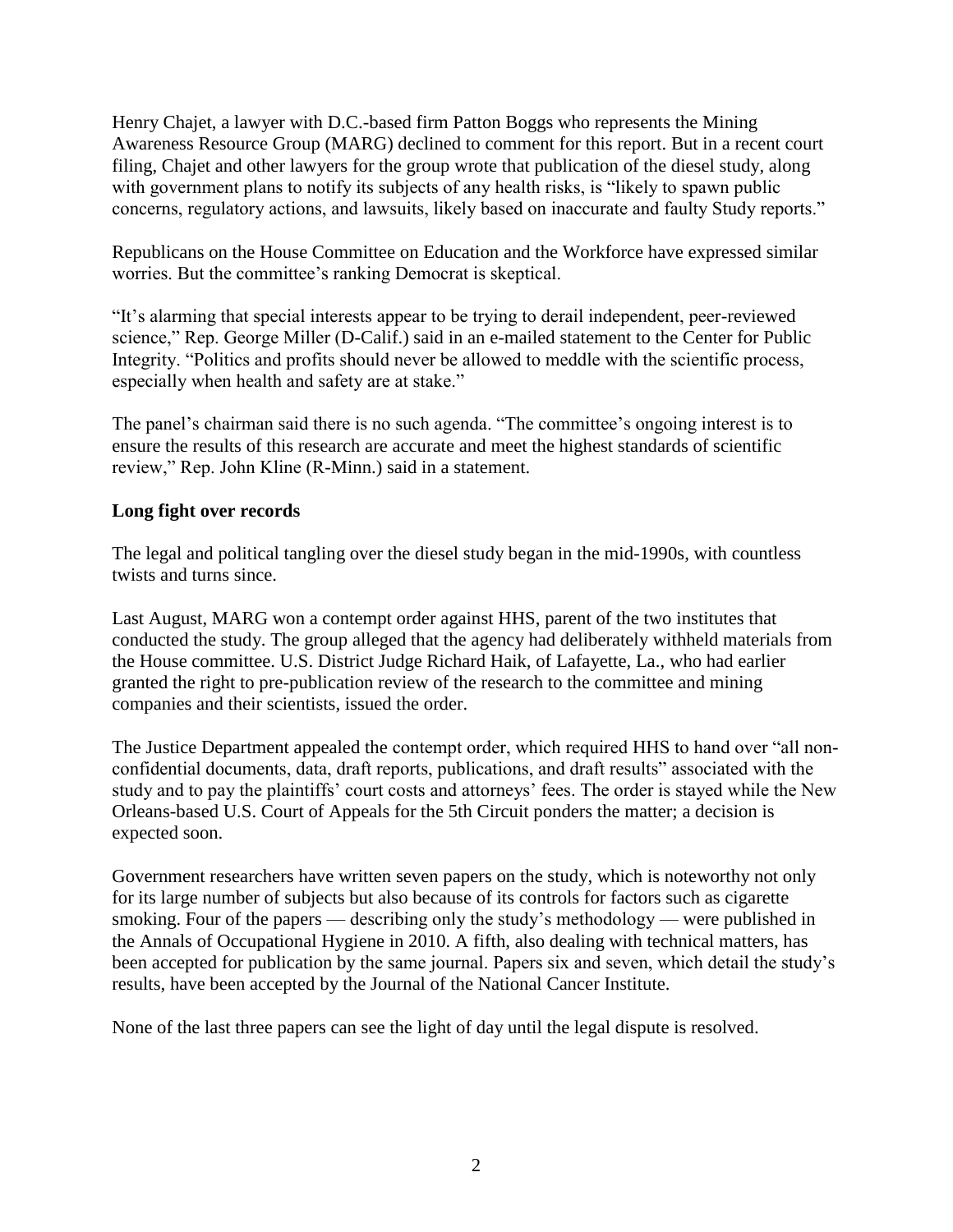Worst case for the government: Haik's contempt order stands and publication of the papers is postponed indefinitely while the House committee and MARG comb through mountains of documents and data. Best case: The order is overturned and the papers are published as soon as March.

#### **Health community awaits**

In an affidavit filed with the 5th Circuit, Robert Hoover, director of epidemiology and biostatistics at the National Cancer Institute, said it would be "unconscionable that there be further delay in publication" and noted that "several major organizations focused on public health are awaiting the results."

Among them is the International Agency for Research on Cancer (IARC), an arm of the World Health Organization, which considers diesel exhaust "probably carcinogenic to humans" and is scheduled to revisit the science in June. The HHS study could play a major role in the IARC reassessment — assuming the findings are published by then.

Clapp, of Boston University, said the mining industry has an incentive to keep any bad news about diesel under wraps. "When IARC designates something a known human carcinogen, that changes the balance in these liability cases," he said. "It makes it harder for industry to win."

There have long been suspicions about diesel's cancer-causing properties. A study published in Environmental Health Perspectives in 2004, for example, found elevated lung cancer death rates among U.S. railroad workers. "These results indicate that the association between diesel exhaust exposure and lung cancer is real," the authors wrote.

John Froines, a professor of toxicology at UCLA and Hricko's husband, said that more than 90 percent of the particles emitted in diesel exhaust are ultrafine — "smaller than a virus." These diesel particles, coated with toxic chemicals and metals, can penetrate cells and cause cancer and other diseases, said Froines, who also is the director of the Southern California Particle Center, a government-funded research institute. The exhaust also contains vapors with "significant toxicity," he said.

Industry experts say the evidence against diesel is far from conclusive. A scientist and a doctor employed by Navistar, a manufacturer of diesel engines, wrote in a letter to the American Journal of Respiratory and Critical Care Medicine last year that "available data do not quantitatively link occupational [diesel] exposure to increases in lung cancer."

#### **Early missteps in study**

The HHS study, conceived in 1992, was supposed to help settle the debate. But some early missteps by the government — using what MARG calls three "illegal" advisory groups to design the study, and filing one group's charter with the wrong House committee — opened the door for a legal challenge by the mining industry in 1996.